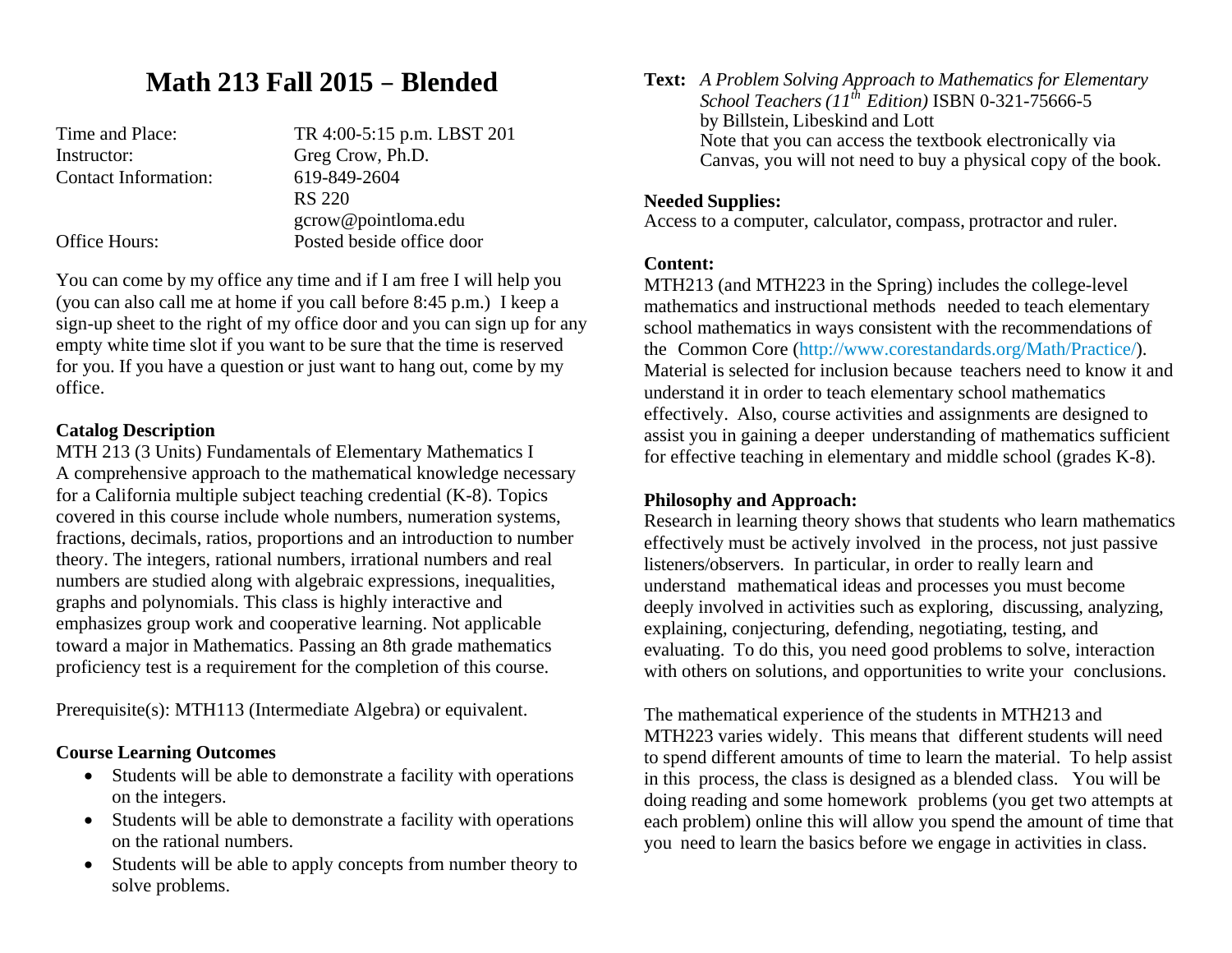#### **Grading:**

Your grade for the course is based on:

| <b>Online Homework</b>            | 15%  |
|-----------------------------------|------|
| Written Homework                  | 20%  |
| <b>Review Exercises for Exams</b> | 5%   |
| In-Class Written Exam             | 25%  |
| <b>Cumulative Final Exam</b>      | 35%  |
| Total                             | 100% |

The grading scale for the course is:

|   | Α         | B        |          |          |
|---|-----------|----------|----------|----------|
| Н |           | (87,90)  | (77, 80) | (67,70)  |
|   | [92, 100] | [82, 87] | [72, 77] | [62, 67] |
| − | [90.92]   | [80, 82] | [70, 72] | [60,62)  |

Note that a student who fails both the In-Class Exam and the Final Exam will not pass the class regardless of the total points accumulated.

#### **Graphical Schedule of Assignments**

A graphical representation of assignments can be seen in the Schedule at the end of this document.

#### **Credit Hour Information: Distribution of Student Learning Hours**

It is anticipated that you will spend a minimum of 37.5 participation hours per credit hour in your course. The estimated time expectations for this course are shown below:

| <b>Reading: Text and Notes</b>           | 29     |
|------------------------------------------|--------|
| <b>Online Homework</b>                   | 21     |
| In-Class Meeting + Written Exam          | 18.75  |
| <b>Written Homework</b>                  | 26.5   |
| <b>Exam Preparation (online reviews)</b> | 15     |
| Final Exam                               | 2.5    |
| TOTAL                                    | 113.25 |

### **Homework:**

You will have two types of homework:

**Online Homework** - this will be due at 11:59 PM the Wednesday before our class face to face meeting. Your online homework will be graded by the computer. You will have two attempts to work each problem.

**Written Homework** - this will be **due at the start of class** the next Thursday. No late homework will be accepted except by prior arrangement or with a documented emergency. In your written homework I expect to see calculations using the terminology and methods of the class and not just the answer. A random selection (the same for all people) of the problems will be graded on any homework assignment.

#### **Basic Competency Test:**

In order to pass MTH213 you must pass this test at the 80% level. It will be given the first Tuesday of classes and then retakes can be arranged on a one to one basis with the course professor. No more than a total of three attempts are allowed on this test.

#### **Exam:**

There is one in-class exam. If you do not take the exam you will receive a zero for it. Late exams may be taken only by prior arrangement or with a documented emergency. I must participate in the decision for you to miss an exam, this means that you need to phone me before missing an exam.

#### **Final Exam:**

The final exam is cumulative and is given on Tuesday 15-Dec-2015 from 4:30-7:00 pm**.** The final exam date and time is set by the university at the beginning of the semester and may not be changed by the instructor. Only in the case that a student is required to take three exams during the same day of finals week is an instructor authorized to change the exam date and time for that particular student.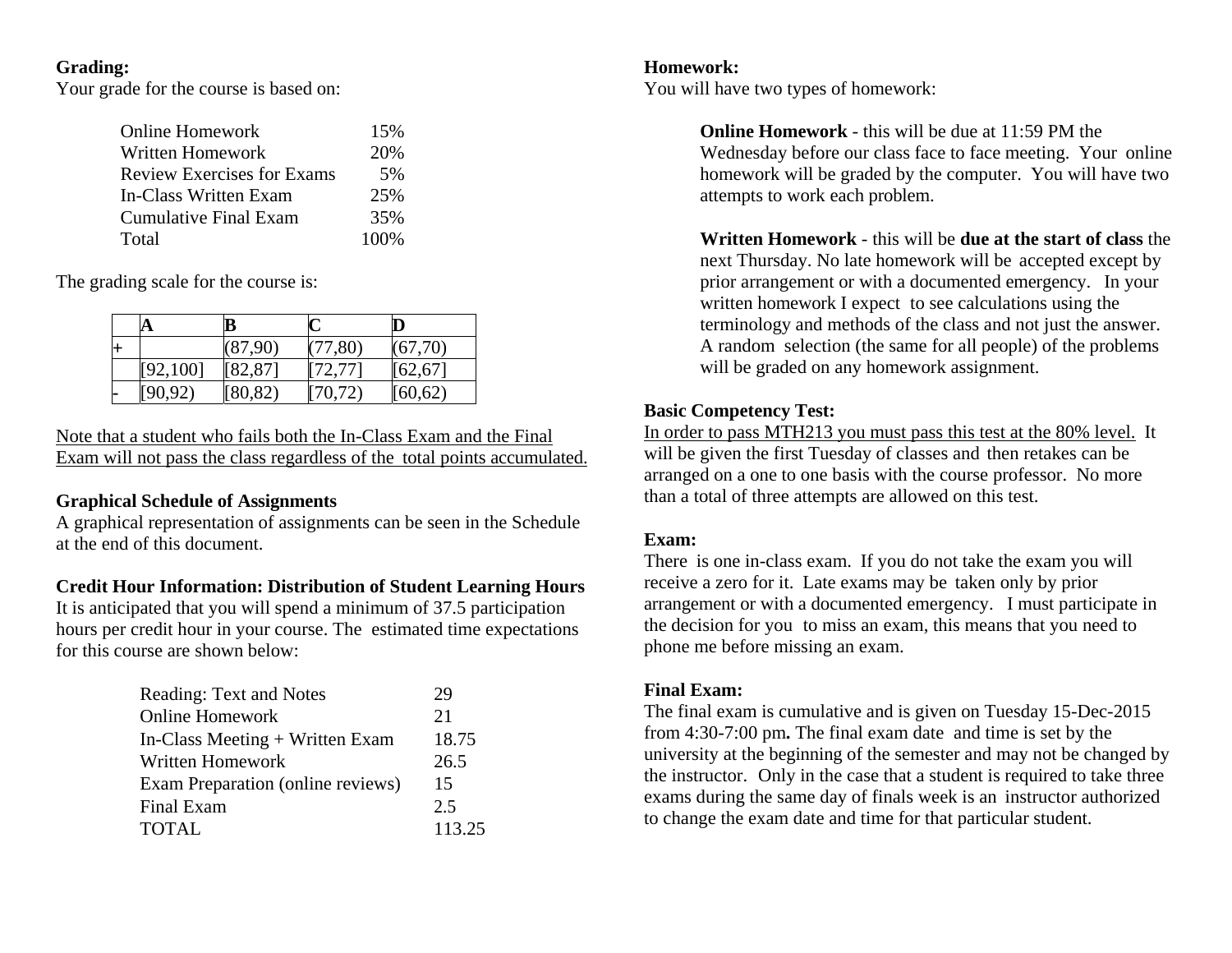#### **Attendance:**

Attendance is expected at each class session. In the event of an absence you are responsible for the material covered in class and the assignments given that day.

> Regular and punctual attendance at all classes in which a student is registered is considered essential to optimum academic achievement. Therefore, regular attendance and participation in each course are minimal requirements to be met. There are no allowed or excused absences except as approved in writing by the Provost for specific students participating in certain university-sanctioned activities. Excused absences still count toward the 10%-20% limits, but allow students to make up work, quizzes, or tests missed as a result of a university-sanctioned activity. Activities of a unique nature, such as labs or other activities identified clearly on the syllabus, cannot be made up except in rare instances when instructors have given advanced, written approval for doing so. Whenever the number of accumulated absences in a class, for any cause, exceeds ten (10) percent of the total number of class meetings, the faculty member should send an e-mail to the student and the Vice Provost for Academic Administration (VPAA) warning of attendance jeopardy. If more than twenty (20) percent of the total number of class meetings is reported as missed, the faculty member or VPAA may initiate the student's de-enrollment from the course without further advanced notice to the student. If the date of de-enrollment is past the last date to withdraw from a class, the student will be assigned a grade of W or WF consistent with university policy in the Grading section of the catalog. There are no refunds for courses where a de-enrollment was processed. For more details see the PLNU catalog:

http://catalog.pointloma.edu/content.php?catoid=18&navoid=1 278#Class\_Attendance

Because this course is a hybrid course, here is how attendance will be calculated:

> **Face-to-face portion** of the class: You must be present on time for the full class for you to be considered present in the face to face meeting.

> **Online portion** of the class: You are expected to work on material online every week. In order to earn credit for being "present" in the online portion of the class each week you must complete at least one online homework assignment or exam review assignment (for test weeks) before the due date/time for that week.

If you miss 10% of the classes, you will receive a warning. If you miss 20% of the classes, you will be automatically de-enrolled.

#### **Class Enrollment:**

It is the student's responsibility to maintain his/her class schedule. Should the need arise to drop this course (personal emergencies, poor performance, etc.), the student has the responsibility to follow through (provided the drop date meets the stated calendar deadline established by the university), not the instructor. Simply ceasing to attend this course or failing to follow through to arrange for a change of registration (drop/add) may easily result in a grade of F on the official transcript.

#### **Academic Accommodations:**

While all students are expected to meet the minimum academic standards for completion of their courses as established by the instructors, students with special needs may require academic accommodations. At Point Loma Nazarene University, students requesting academic accommodations must file documentation with the Disability Resource Center (DRC), located in the Bond Academic Center. Once the student files documentation, the Disability Resource Center contacts the student's instructors and provides written recommendations for reasonable and appropriate accommodations to meet the individual needs of the student. This policy assists the university in its commitment to full compliance with Section 504 of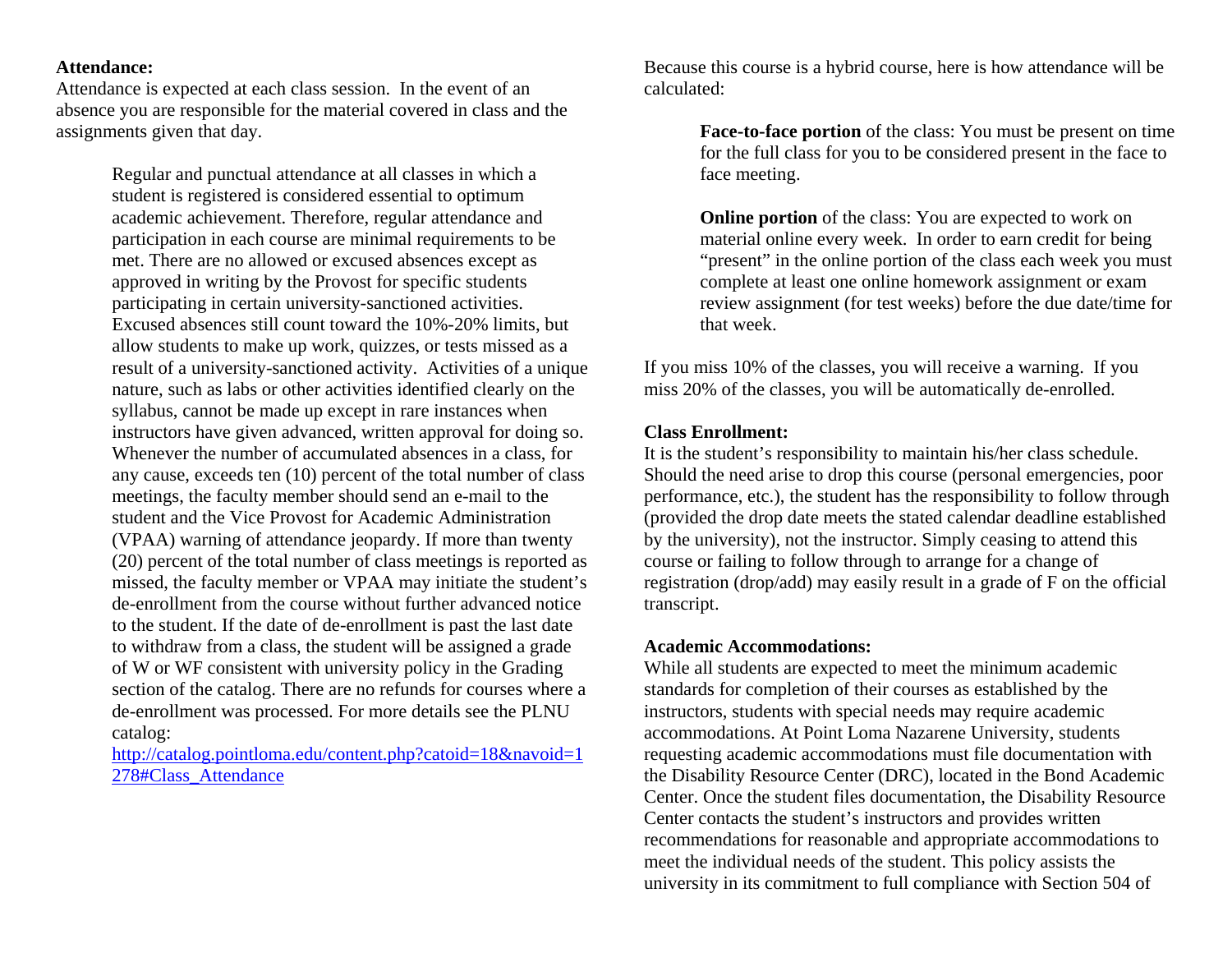the Rehabilitation Act of 1973, the Americans with Disabilities (ADA) Act of 1990, and ADA Amendments Act of 2008, all of which prohibit discrimination against students with special needs and guarantees all qualified students equal access to the benefits of PLNU programs and activities. For more details see the PLNU catalog:

http://catalog.pointloma.edu/content.php?catoid=18&navoid=1278#Ac ademic\_Accommodations

Students with learning disabilities who may need accommodations should discuss options with the instructor during the first two weeks of class.

#### **Academic Honesty:**

The Point Loma Nazarene University community holds the highest standards of honesty and integrity in all aspects of university life. Any violation of the university's commitment is a serious affront to the very nature of Point Loma's mission and purpose. Violations of academic honesty include cheating, plagiarism, falsification, aiding academic dishonesty, and malicious interference. The details of PLNU's meaning of each of these words can be found in the PLNU catalog at:

http://catalog.pointloma.edu/content.php?catoid=18&navoid=1278#Ac ademic\_Honesty

A student remains responsible for the academic honesty of work submitted in PLNU courses and the consequences of academic dishonesty beyond receipt of the final grade in the class and beyond the awarding of the diploma. Ignorance of these catalog policies will not be considered a valid excuse or defense. Students may not withdraw from a course as a response to a consequence.

A student who is caught cheating on any item of work will receive a zero on that item and may receive an "F" for the semester. See the PLNU Catalog for a further explanation of the PLNU procedures for academic dishonesty

(http://catalog.pointloma.edu/content.php?catoid=18&navoid=1278#A cademic\_Honesty).

#### **Copyright Protected Materials**

Point Loma Nazarene University, as a non-profit educational institution, is entitled by law to use materials protected by the US Copyright Act for classroom education. Any use of those materials outside the class may violate the law.

#### **E-mail and Messages:**

I expect that you regularly use e-mail. I will periodically send you information and updates via e-mail and/or via canvas. In the first week of class you must activate your PLNU e-mail account if you are not currently using it. Please try to send questions about specific problems or course details to me via Canvas so that all members of the class can see the response.

#### **Some Tips About This Class:**

- Reading mathematics is a fairly slow process and will require you to read things more than once. Do not get behind; you want to be working on class material most days.
- Read with a pencil in hand. Be sure to fill in details and check the author's computations. It will probably help your studying if you write these calculations in a notebook.
- Read the material and work the online problems with the text before attempting quizzes and written homework.
- Work lots of problems. Part of becoming good at mathematics is practice.
- Work in groups. You learn a lot if you have to explain your solution to someone else (we will be doing this in class).
- $\bullet$ Stay current with your assignments (cramming won't help)
- $\bullet$ If you have a question, *ASK*.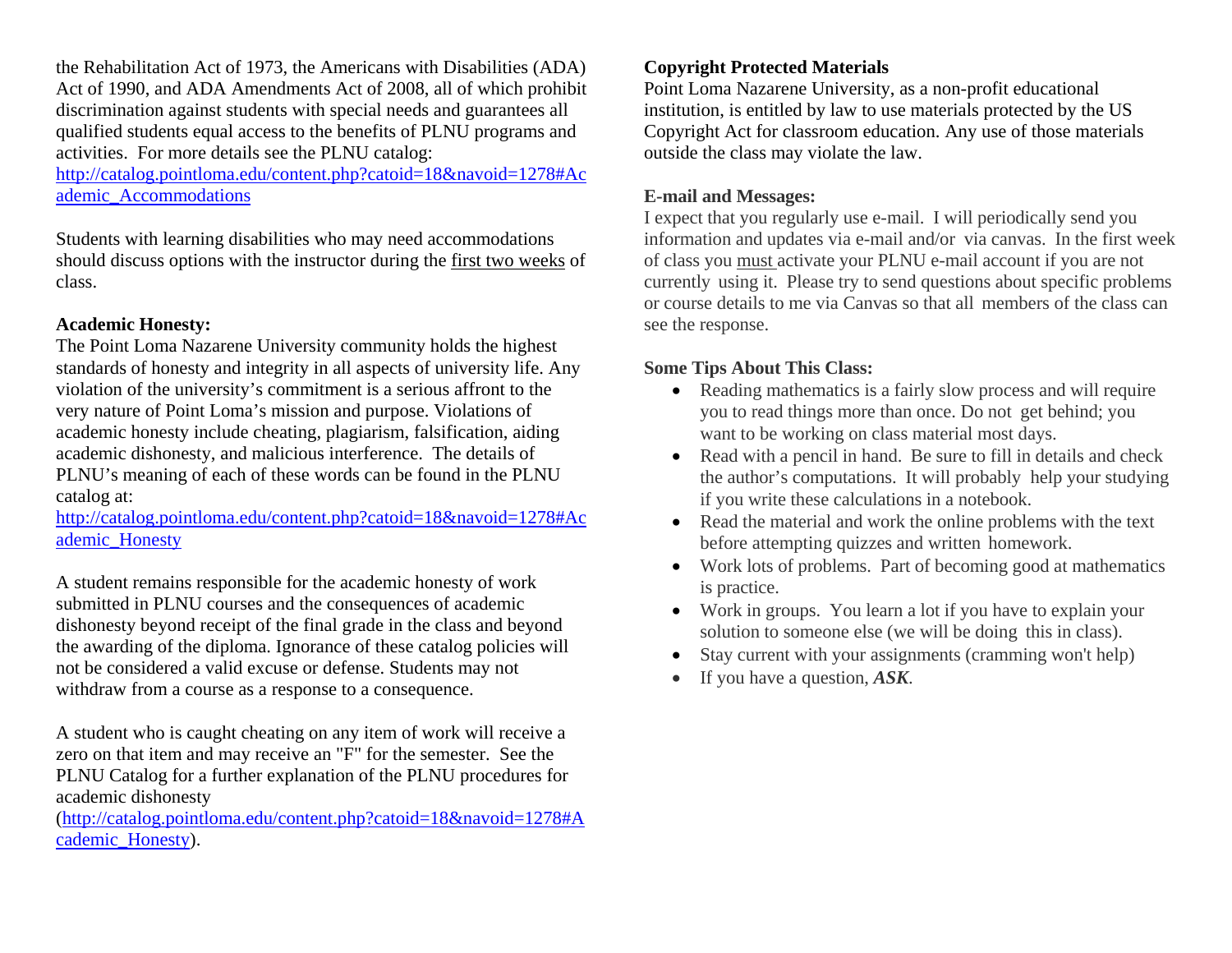# **Weekly Schedule**

| Week and                  | <b>Prior to Class</b> |                                                                           | In Class                           | <b>After Class</b>                                                                                                      |                                                                                                                                                                                                           |
|---------------------------|-----------------------|---------------------------------------------------------------------------|------------------------------------|-------------------------------------------------------------------------------------------------------------------------|-----------------------------------------------------------------------------------------------------------------------------------------------------------------------------------------------------------|
| <b>Start Date</b>         | Online                | Online<br>Assignments                                                     | Open Lab<br>Tuesday                | Thursday                                                                                                                | Homework (problems from the textbook to be done on<br>paper).                                                                                                                                             |
|                           |                       | Due 11:59 pm<br>Wednesday                                                 |                                    |                                                                                                                         | Due in class the next Thursday<br>(By section in the textbook, with the page number that<br>will show in the online copy of the book)                                                                     |
| $\mathbf{1}$<br>8/31/15   |                       |                                                                           | None<br>(1 <sup>st</sup> week)     | Introduction to the Class<br>Introduction to Sections 2.1-2.2                                                           | None<br>(1 <sup>st</sup> week)                                                                                                                                                                            |
| $\overline{2}$<br>9/7/15  | $2.1 - 2.2$<br>Read   | $2.1 - 2.2$<br>Assigned<br>Online<br>Problems<br>(Pearson HW)             | <b>Basic</b><br>Competency<br>Test | Sections 2.1-2.2 Activities<br>Introduction to Sections 2.3 and 3.1 $\left  2\text{-}2B: 3, 5(a,b), 11, 14, 16 \right $ | $2-1B: 3, 10, 11, 15 (a,b), 16$<br>(Pg. 64)<br>(Pg. 79)                                                                                                                                                   |
| 3<br>9/14/15              | 2.3 and 3.1<br>Read   | Sections 2.3<br>and 3.1<br>Assigned<br>Online<br>Problems<br>(Pearson HW) | Optional<br>Session for<br>Help    | Sections 2.3 and 3.1 Activities<br>Introduction to Sections 3.2-3.3                                                     | $2-3B: 5(a,b,c,d), 9, 10, 11, 13$<br>(Pg. 90)<br>(Hint: look at the example from our face to face<br>meeting to think about how to do 13 in the textbook)<br>$3-1B:1, 5(a,b), 8, 15, 18, 20$<br>(Pg. 110) |
| $\overline{4}$<br>9/21/15 | $3.2 - 3.3$<br>Read   | $3.2 - 3.3$<br>Assigned<br>Online<br>Problems<br>(Pearson HW)             | Optional<br>Session for<br>Help    | Chapter 3.2-3.3 Activities<br>Introduction to Sections 3.4-3.5                                                          | 3-2B: 1, 6, 10, 11, 12(a,b,c), 16, 17<br>(Pg. 123)<br>$[3-3B: 5, 6, 10, 12, 13]$<br>(Pg. 140)                                                                                                             |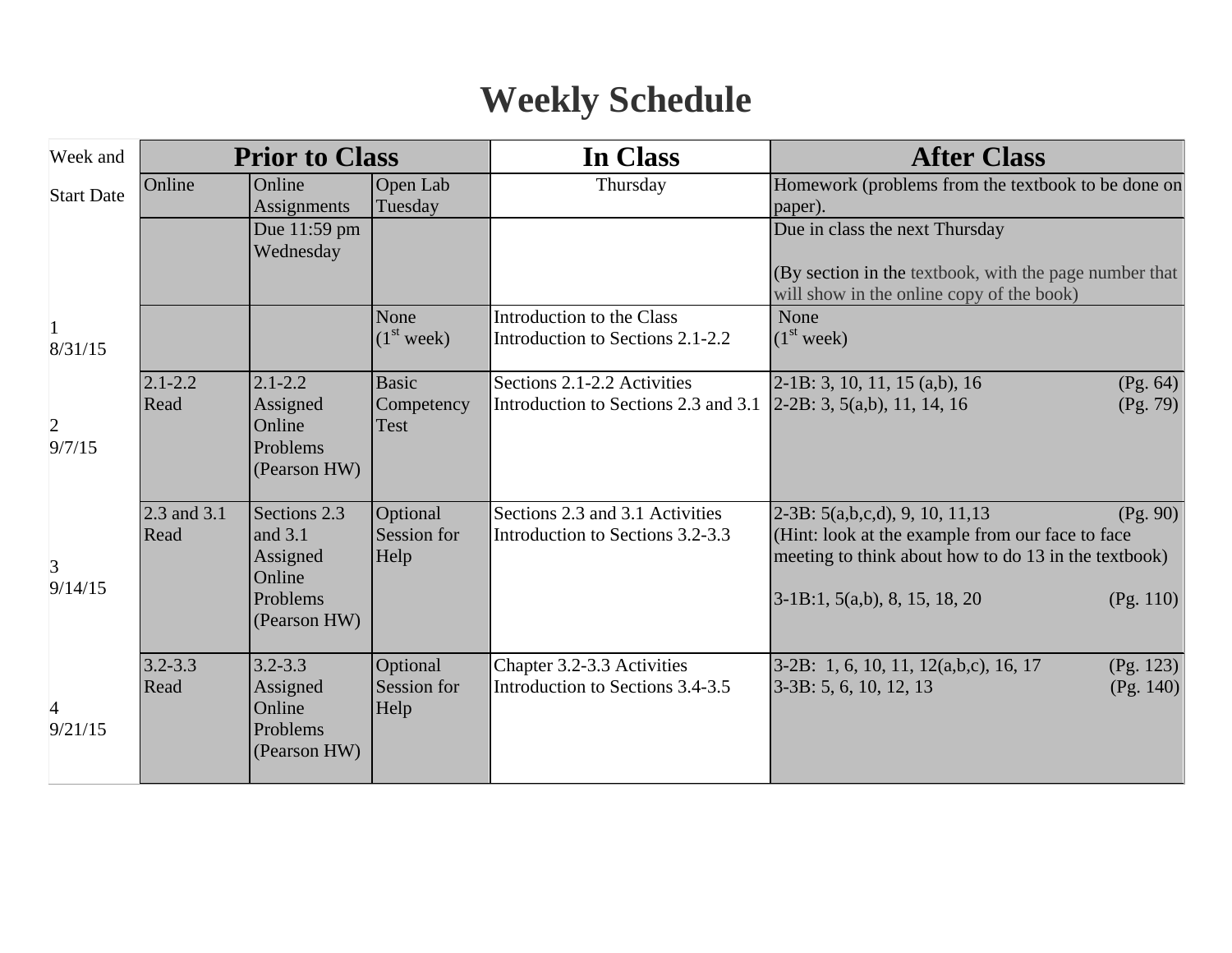| 5<br>9/28/15               | $3.4 - 3.5$<br>Continue<br>reading                     | $3.4 - 3.5$<br>Assigned<br>Online<br>Problems<br>(Pearson HW)          | <b>Optional Help</b><br>Session this<br>week. | Sections 3.4-3.5 Activities<br>Introduction to Chapter 4        | $3-4B: 2, 4(a,b,c), 5, 12, 14$<br>$3-5B$ : 2, 3, 4, 5(a,b), 6, 13(a,b)                                                                                                                                                    | (Pg. 155)<br>(Pg. 166)                        |
|----------------------------|--------------------------------------------------------|------------------------------------------------------------------------|-----------------------------------------------|-----------------------------------------------------------------|---------------------------------------------------------------------------------------------------------------------------------------------------------------------------------------------------------------------------|-----------------------------------------------|
| 6<br>10/5/15               | $4.1 - 4.3$<br>Read                                    | Chapter<br>4 Assigned<br>Online<br>Problems<br>(Pearson HW)            | Optional<br>Session for<br>Help               | Sections 4.1-4.3 Activities<br><b>Test Review</b>               | $4-1B: 4(a,b,c), 8, 11, 12(a,b), 14$<br>$4-2B: 3, 5, 15$<br><b>Mathematical Connections 4.2</b><br>(Hint: 3, 6 pay attention to the fact that these two<br>problems need answers that should be written in<br>sentences.) | (Pg. 187)<br>(Pg. 202)<br>(bottom of Pg. 202) |
| $\overline{7}$<br>10/12/15 | <b>ONLINE</b><br>Review<br>Quizzes for<br>Chapters 1-4 | <b>Test Review</b><br>Activities<br>Review<br>Homework<br>Chapters 1-4 | Optional<br>Session for<br>Help               | Exam (1 hour)<br>Introduction to Chapter 5                      | $4-3B: 1(b,c), 2(c, d), 3, 9, 19$<br>No written homework this week.                                                                                                                                                       | (Pg. 214)                                     |
| 8<br>10/19/15              | $5.1 - 5.2$<br>Read                                    | $5.1 - 5.2$<br>Assigned<br>Online Proble<br>ms (Pearson<br>HW)         | Optional<br>Session for<br>Help               | Section 5.1-5.2 Activities<br>Introduction to Sections 6.1-6.2  | 5-1B: 4, 5, 8, 15, 21, 24<br>$5-2B: 5, 8, 11, 13, 20(a,b,c,d), 21(a,b,c), 27$                                                                                                                                             | (Pg. 238)<br>(Pg. 252)                        |
| 9<br>10/26/15              | $6.1 - 6.2$<br>Read                                    | $6.1 - 6.2$<br>Assigned<br>Online<br>Problems<br>(Pearson HW)          | Optional<br>Session for<br>Help               | Section 6.1-6.2 Activities<br>Introduction to Sections 6.3-6.4  | 6-1B: 1, 3, 6, 12, 16, 17, 22<br>6-2B: 1(a,b,c), 2, 6, 7, 12, 13, 19                                                                                                                                                      | (Pg. 273)<br>(Pg. 286)                        |
| 10<br>11/2/15              | $6.3 - 6.4$<br>Reading                                 | $6.3 - 6.4$<br>Assigned<br>Online<br>Problems<br>(Pearson HW)          | Optional<br>Session for<br>Help               | Sections 6.3-6.4 Activities<br>Introduction to Sections 7.1-7.2 | 6-3B: 2, 3(a,b,c), 5, 6, 12, 14, 18<br>$6-4B: 2, 3, 8, 10, 14, 20$                                                                                                                                                        | (Pg. 308)<br>(Pg. 321)                        |